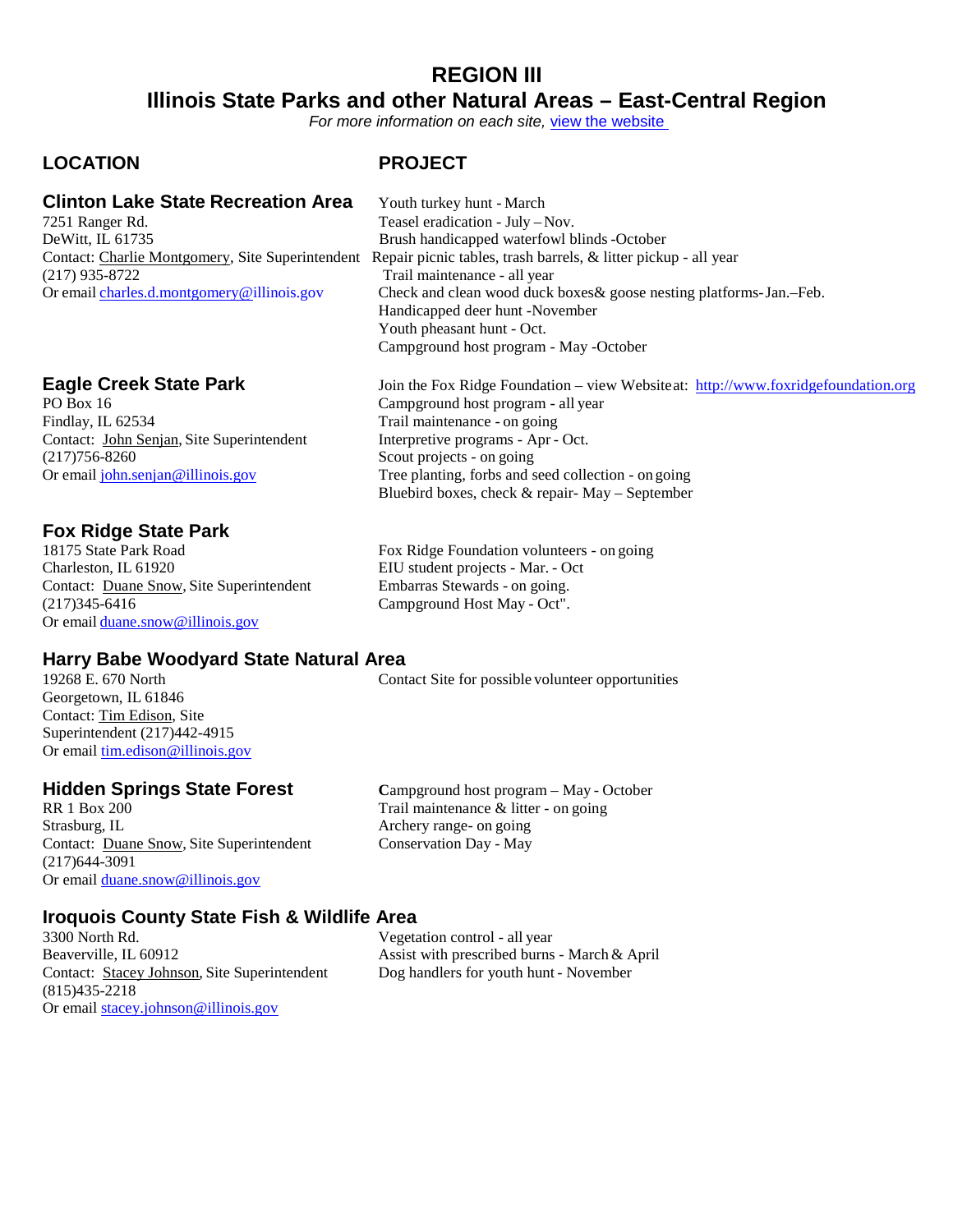Contact: Tim Edison, Site Superintendent (217)442-4915 Or email [tim.edison@illinois.gov](mailto:tim.edison@illinois.gov)

### **Lincoln Trail State Park**

RR 1 Box 117 Marshall, IL 62441 Contact: Tom Hintz, Site Superintendent (217)826-2222 Or email [tom.hintz@illinois.gov](mailto:glenn.lyons@illinois.gov)

### **Middle Fork State Fish & Wildlife Area**

Oakwood, IL 61858 Contact: Tim Edison, Site Superintendent (217)442-4915 Or email [tim.edison@illinois.gov](mailto:tim.edison@illinois.gov) Horse trail signage – Mar. – Nov.

### **Moraine View State Park**

RR 2 Box 110 Leroy, IL 61752 Contact: Mark Hahn, Site Superintendent (309)724-8032 Scout projects - all year Horseback trail pruning – Mar. – Nov. Campground host program - March - November Various walks & runs – all year Or email [mark.hahn@illinois.gov](mailto:tony.colvin@illinois.gov) Wingshooting clinic - Mar. - May

## **Shelbyville State Fish & Wildlife Area** Join the lake Shelbyville Muskie Club – view website at[: http://www.lakeshelbyvillemuskie.com](http://www.lakeshelbyvillemuskie.com/)

 $562$  State Hwy  $121$ Bethany, IL 61914 Plant trees - Jan. - Oct. Contact: Vern Ford, Site Superintendent (217)665-3112 Or email [vern.r.ford@illinois.gov](mailto:vern.r.ford@illinois.gov)

## **Spitler Woods State Natural Area**<br>705 Spitler Park Drive

705 Spitler Park Drive Garlic mustard control - April - June Mt. Zion, IL 62549 Summer YMCA programs - June - A Contact: Vern Ford, Site Superintendent (217)864-3121 Or email [vern.r.ford@illinois.gov](mailto:vern.r.ford@illinois.gov)

### **Walnut Point State Park**

RR 2 Box 250 Oakland, IL 61943 Contact: Tom Hintz, Site Superintendent (217)346-3336 Or email [tom.hintzillinois.gov](mailto:stan.duzan@illinois.gov)

Contact: Charlie Montgomery, Site Superintendent Butterfly garden (Foundation) – Spring-Fall (217)935-2644[; charles.d.montgomery@i](mailto:tom.jackson@illinois.gov)llinois.gov Campground host program – April-October

Summer YMCA programs – June - Aug

Campground host program - Apr. - November Conservation Field Day - September

**Weldon Springs State Park** Join the Weldon Springs Foundation – view Websiteat: [http://www.weldonsprings.org](http://www.weldonsprings.org/)<br>4734 Weldon Springs Rd. Schoolhouse attendants (Foundation) –Memorial Day – Labor Day Schoolhouse attendants (Foundation) –Memorial Day – LaborDay Clinton, IL 61727 Bluebird nestbox monitoring (Foundation) - March - Oct Scout projects – year round Litter pick-up – year round

**Kickapoo State Park** Join the Kickapoo Mountain Bike Club – view Websiteat **[http://kickapoombc.org](http://kickapoombc.org/)** 10906 Kickapoo Park Road Campground host program - April - October Campground host program - April - October Oakwood, IL 61858 Contact Site for other possible volunteer opportunities

Campground host program - April - November